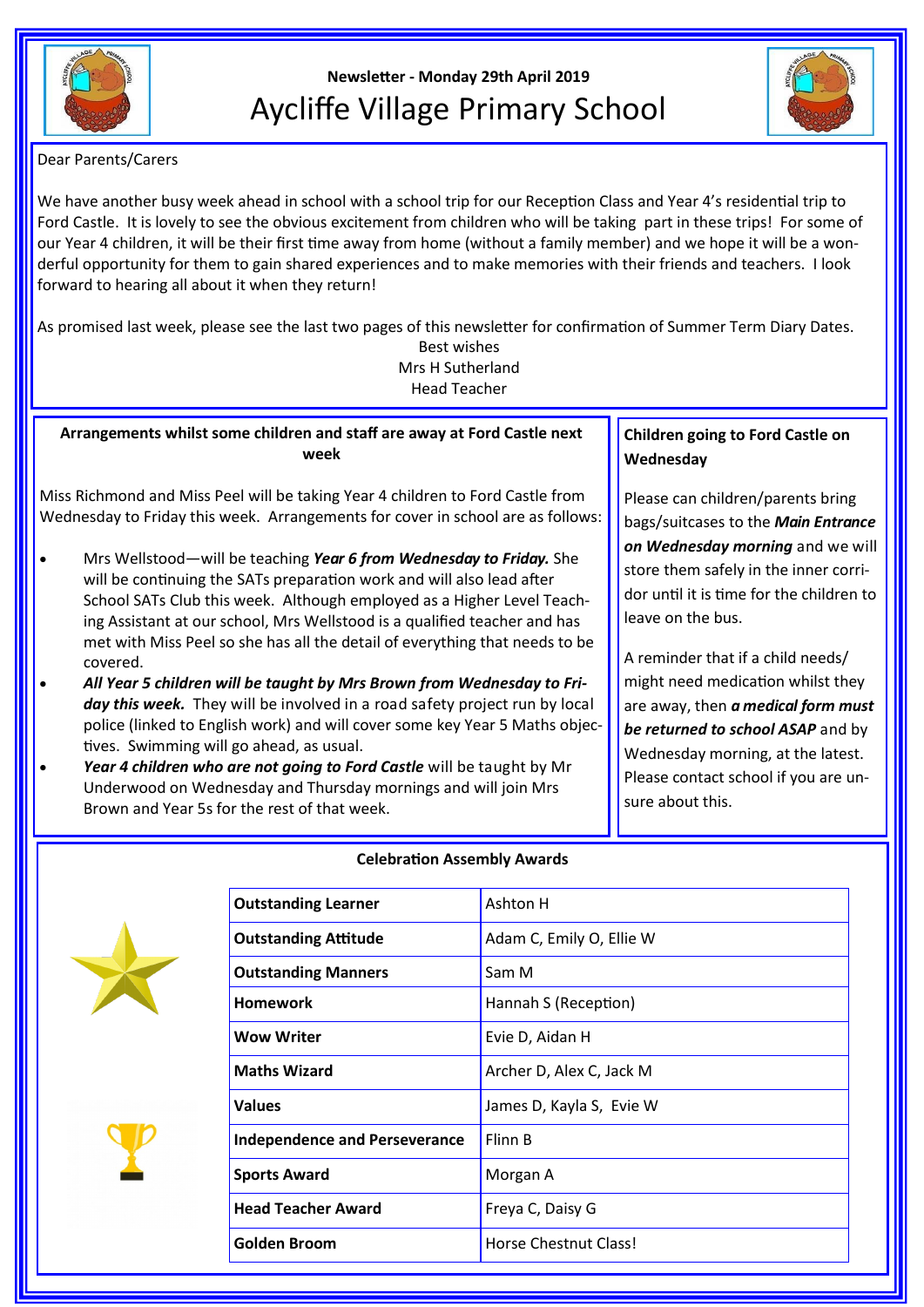#### **Dates for statutory assessments this term**

Please be aware of the dates for various assessments that take place during the Summer Term. These are statutory so it is very important your children are in school for these dates unless there are exceptional circumstances. Please contact school if this is the case.

| Date                     | <b>Year Group</b> | <b>Type of Assessment</b>                              |
|--------------------------|-------------------|--------------------------------------------------------|
| Week beginning 13th May  | 6                 | Key Stage 2/Year 6 SATs Tests (set timetable for this) |
| Week beginning 20th May  |                   | Key Stage 1/Year 2 SATs Tests                          |
| Week beginning 10th June |                   | <b>Phonics Screening Check</b>                         |

### **All Stars Cricket**

James Bell from Durham Cricket Club was in school last week to promote a cricket club for children aged 4 to 9 years old. It's called All Stars Cricket and will take place at Newton Aycliffe Cricket Club on Thursdays from 6.00—7.00 (starting on 23rd May) The cost is £40 and includes a personalised kit of a bag, cricket bat, cap, rucksack, etc. Children in Year 1, 2 and 3 should have brought a leaflet home about this last week. For more details please visit the following :

## allstarscricket.co.uk



#### **Attendance for last week**

| <b>Willow Class</b>         | 97.2 |
|-----------------------------|------|
| <b>Horse Chestnut Class</b> | 97.0 |
| <b>Sycamore Class</b>       | 97.2 |
| <b>Lime Class</b>           | 96.5 |
| <b>Silver Birch Class</b>   | 97.7 |
| <b>Rowan Class</b>          | 96.4 |
| <b>Hawthorn Class</b>       | 97.7 |

Well done to all classes and who have all achieved attendance above our minimum target level. Special "Well done" to Silver Birch and Hawthorn for 97.7% attendance that was the best out of the entire school.

#### **Lingotots**

A reminder that we are now running a Lingtots After School Club on Mondays this term. This is open to children in Reception, Year 1 and Year 2. We have only had a very small number of children sign up for this. Please follow the link below and contact Joanna if you would like your child to take part—it would be wonderful if more children could join in with this.

## www.lingotot.com/classes/1985.



#### **Year 5—Making Changes Together Project**

On Tuesday afternoon this week, Year 5 will be taking part in a Litter Pick in the local area. They will also be finding out more about dog fouling and work being carried out to try to improve this. This is part of the Making Changes Together project they are involved in as part of our Personal, Social , Health and Citizenship curriculum. It is wonderful to see them identifying some issues that are concerning them and seeing them work together to try to improve these.

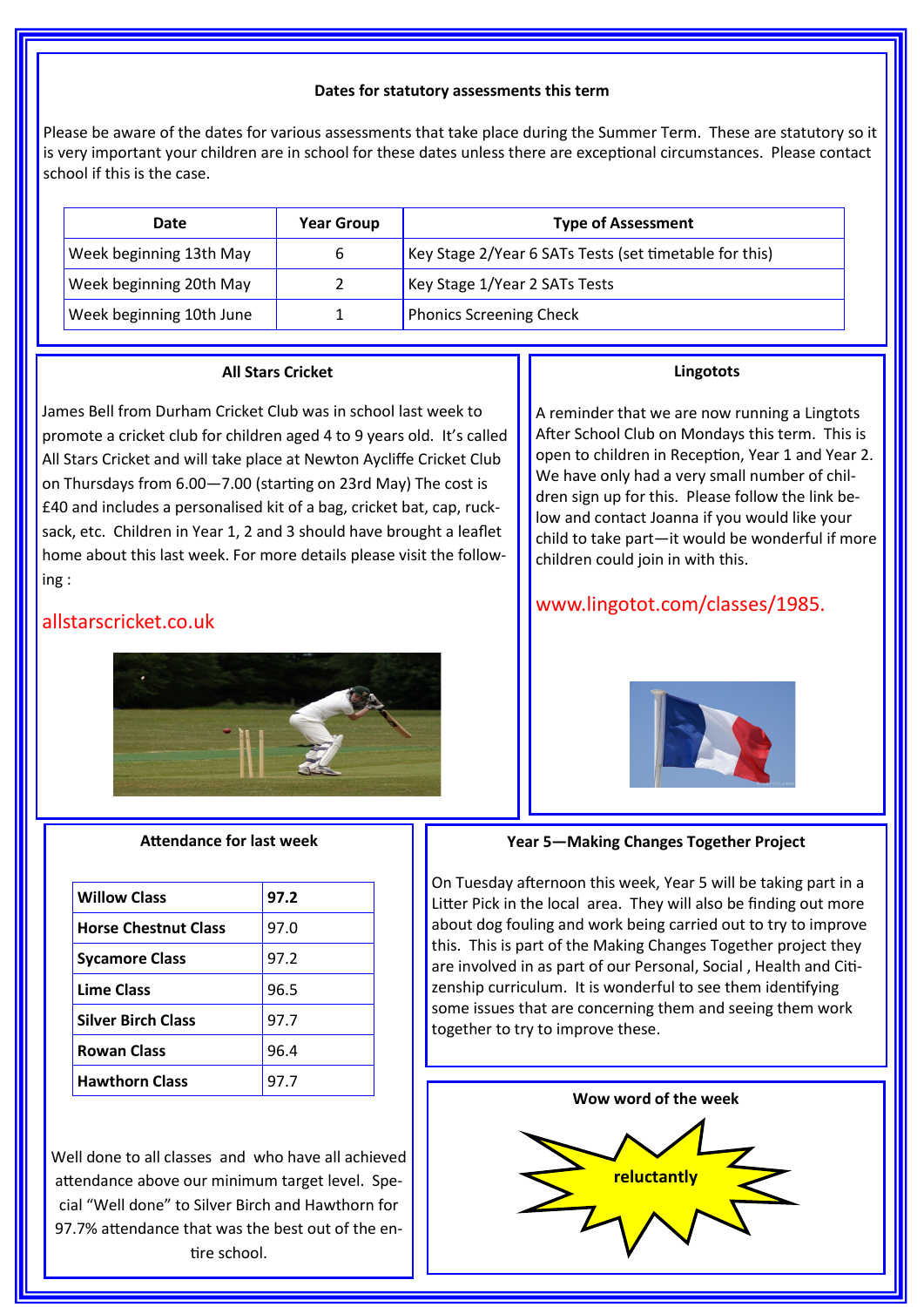## **Diary Dates for Summer Term 2019**

*Please note that these dates are correct at the time of printing—some dates have changed since September when these were first shared. More dates may be added as some class trips are currently being confirmed. There might be unavoidable reasons why some dates need to be changed in the future. If this happens we will inform parents/carers on future newsletters and via text message.*

| <b>Date</b>                           | Event                                                                                                                                                                                                                                                                    |
|---------------------------------------|--------------------------------------------------------------------------------------------------------------------------------------------------------------------------------------------------------------------------------------------------------------------------|
| Wednesday 1st to Friday 3rd May       | Silver Birch Class, Year 4, to go to Ford Castle.                                                                                                                                                                                                                        |
| Monday 6th May                        | School closed for Bank Holiday Monday.                                                                                                                                                                                                                                   |
| Wednesday 8th May, 5.00pm             | Annual General Meeting for the PTA (Parent Teacher Association) Please join us<br>for this if you can.                                                                                                                                                                   |
| Thursday 9th May. 9.00am              | Silver Birch Class Assembly (Year 4) parents, carers, family members invited to<br>attend.                                                                                                                                                                               |
| Monday 13th May                       | Year 6 SATs Week                                                                                                                                                                                                                                                         |
| Tuesday 14th May                      | Bags to school being collected (PTA fundraiser)                                                                                                                                                                                                                          |
| Tuesday 14th May, 3.15-4.15           | Group of Year 5 children to visit UTC to take part in Science Sparks.                                                                                                                                                                                                    |
| Monday 20th May                       | Year 2 SATs Week                                                                                                                                                                                                                                                         |
| Thursday 23rd May, 9.00am.            | Horse Chestnut Class Assembly (Year 1) parents, carers, family members invited<br>to attend.                                                                                                                                                                             |
| Friday 24th May                       | School closes at the end of the day for the May half term holiday.                                                                                                                                                                                                       |
| Monday 3rd June                       | School reopens after the May half term holiday.                                                                                                                                                                                                                          |
| Tuesday 4th June                      | Puberty talks with School Nurse for Year 5 and Year 6 children (letters to follow)                                                                                                                                                                                       |
| Monday 10th June                      | Year 1 Phonics Check to take place this week.                                                                                                                                                                                                                            |
| Tuesday 11th June                     | Year 5 children to spend a day at Woodham Academy (more details will be shared<br>on future newsletters)                                                                                                                                                                 |
| Thursday 13th/Friday 14th June        | Art Gallery in school (times to be confirmed)                                                                                                                                                                                                                            |
| Tuesday 18th June, 9.00am             | Children who have music lessons from Musicworks (keyboard and guitar) to lead a<br>music concert. Parents/carers/family members invited to attend.                                                                                                                       |
| Wednesday 19th to Friday 21st<br>June | Rowan and Hawthorn Classes (Years 5 and 6) residential trip to Dukeswood<br>House                                                                                                                                                                                        |
| Thursday 20th June, 3.00pm            | Our school uniform suppliers will be in school if anyone would like to place an or-<br>der with them.                                                                                                                                                                    |
| Thursday 20th June, 5.00pm            | Meeting for parents/carers of new Reception starters.                                                                                                                                                                                                                    |
| Wednesday 26th June                   | Year 5 children to attend a 'Make a Difference' Celebration Event.                                                                                                                                                                                                       |
| Thursday 27th June                    | 9.30-Sports Day for Reception, Year 1 and Year 2<br>1.30-Sports Day for Years 3, 4, 5 and 6<br>3.30-5.30-PTA Summer Fayre                                                                                                                                                |
|                                       | We have recently been made aware there is a clash with some Year 6 secondary<br>transition days and our Sports Day. We will look into this to try to find a solu-<br>tion-we set the date for our Sports Day back in September so were unaware of<br>the clash of dates. |